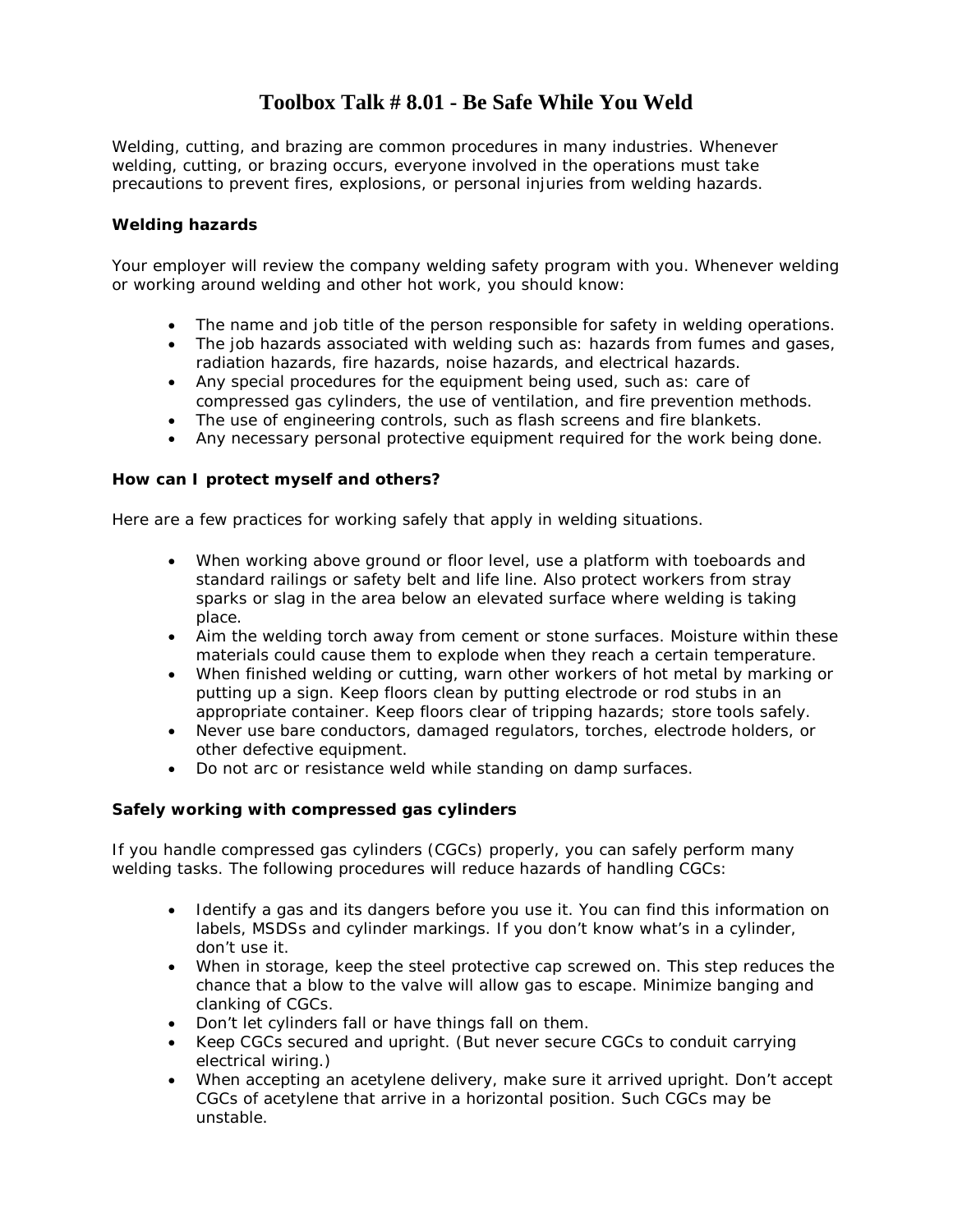- Make sure valves, hoses, connectors and regulators are in good condition. Don't use cylinders without them or without them being in good working order.
- Check to see if regulators, hoses, and gauges can be used with different gases. Assume they cannot.
- Never open valves until regulators are drained of gas and pressure-adjusting devices are released. When opening CGCs, point outlets away from people and sources of ignition, such as sparks or flames. Open valves slowly. On valves without hand wheels, use only supplier-recommended wrenches. On valves with hand wheels, never use wrenches. Never hammer a hand wheel to open or close a valve.
- When empty, close and return CGCs. Empty CGCs must be marked "MT" or "Empty." Empty acetylene CGCs must be so labeled.

Here are several things to remember when moving CGCs:

- Don't drop or bang CGCs.
- Don't roll, drag, or slide CGCs.
- You may roll CGCs along bottom rim.
- Don't lift CGCs by its cap unless using hand trucks so designed.
- Ropes and chains should only be used if a CGC has special lugs to accommodate this.